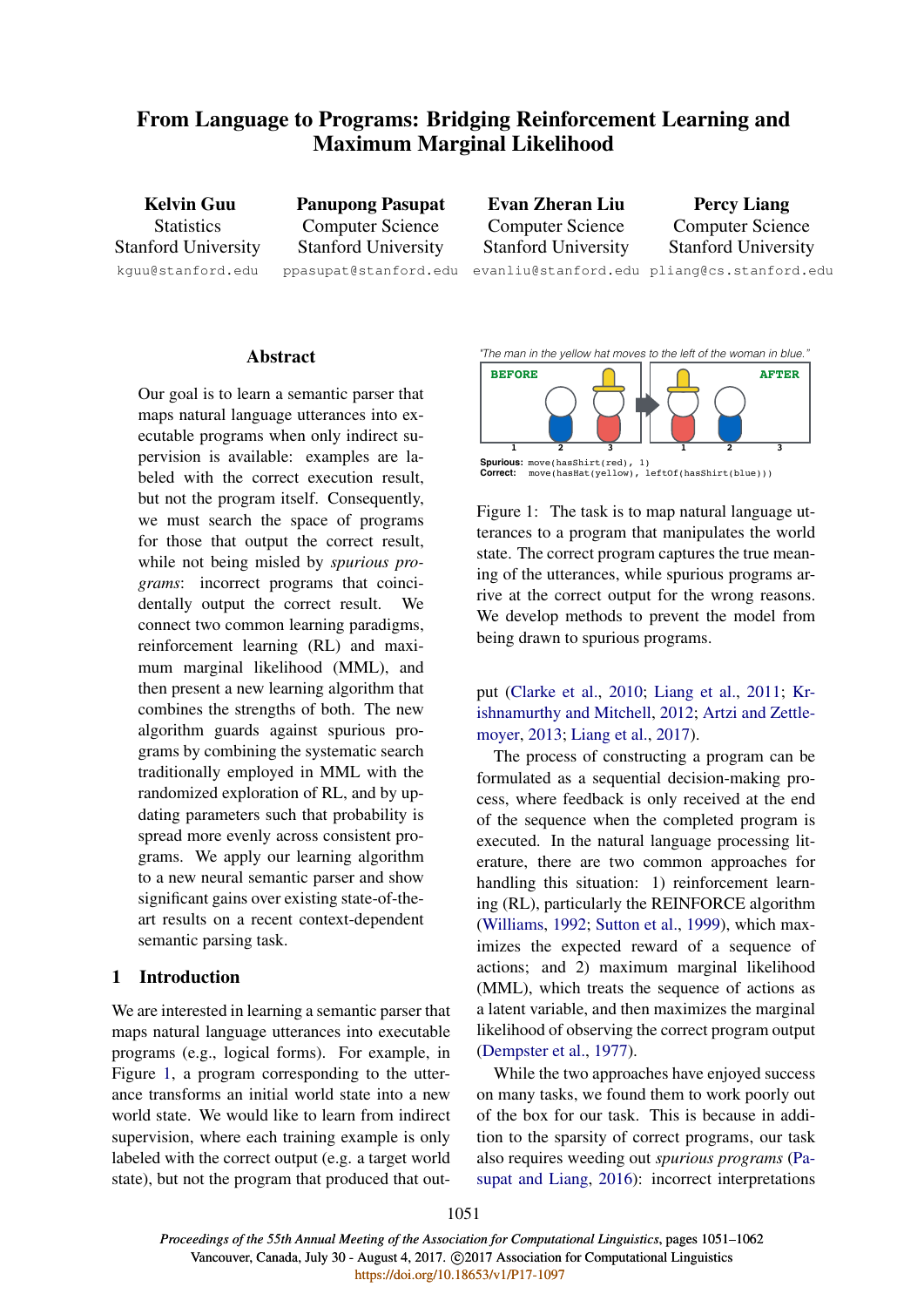of the utterances that accidentally produce the correct output, as illustrated in Figure 1.

We show that MML and RL optimize closely related objectives. Furthermore, both MML and RL methods have a mechanism for exploring program space in search of programs that generate the correct output. We explain why this exploration tends to quickly concentrate around short spurious programs, causing the model to sometimes overlook the correct program. To address this problem, we propose RANDOMER, a new learning algorithm with two parts:

First, we propose *randomized beam search*, an exploration strategy which combines the systematic beam search traditionally employed in MML with the randomized off-policy exploration of RL. This increases the chance of finding correct programs even when the beam size is small or the parameters are not pre-trained.

Second, we observe that even with good exploration, the gradients of both the RL and MML objectives may still upweight entrenched spurious programs more strongly than correct programs with low probability under the current model. We propose a *meritocratic parameter update rule*, a modification to the MML gradient update, which more equally upweights all programs that produce the correct output. This makes the model less likely to overfit spurious programs.

We apply RANDOMER to train a new neural semantic parser, which outputs programs in a stackbased programming language. We evaluate our resulting system on SCONE, the context-dependent semantic parsing dataset of Long et al. (2016). Our approach outperforms standard RL and MML methods in a direct comparison, and achieves new state-of-the-art results, improving over Long et al. (2016) in all three domains of SCONE, and by over 30% accuracy on the most challenging one.

# 2 Task

We consider the semantic parsing task in the  $SCONE$  dataset<sup>1</sup> (Long et al., 2016). As illustrated in Figure 1, each example consists of a *world* containing several objects (e.g., people), each with certain properties (e.g., shirt color and hat color). Given the initial world state  $w_0$  and a sequence of M natural language utterances  $\mathbf{u} = (u_1, \dots, u_M)$ , the task is to generate a program that manipulates the world state according to the utterances. Each utterance  $u_m$  describes a single action that transforms the world state  $w_{m-1}$  into a new world state  $w_m$ . For training, the system receives weakly supervised examples with input  $x = (\mathbf{u}, w_0)$  and the target final world state  $y = w_M$ .

The dataset includes 3 domains: ALCHEMY, TANGRAMS, and SCENE. The description of each domain can be found in Appendix B. The domains highlight different linguistic phenomena: ALCHEMY features ellipsis (e.g., "throw the rest out", "mix"); TANGRAMS features anaphora on actions (e.g., "repeat step 3", "bring it back"); and SCENE features anaphora on entities (e.g., "he moves back", "...to his left"). Each domain contains roughly 3,700 training and 900 test examples. Each example contains 5 utterances and is labeled with the target world state after each utterance, but not the target program.

Spurious programs. Given a training example  $(\mathbf{u}, w_0, w_M)$ , our goal is to find the true underlying program z ∗ which reflects the meaning of u. The constraint that  $z^*$  must transform  $w_0$  into  $w_M$ , i.e.  $\mathbf{z}(w_0) = w_M$ , is not enough to uniquely identify the true  $z^*$ , as there are often many z satisfying  $z(w_0) = w_M$ : in our experiments, we found at least 1600 on average for each example. Almost all do not capture the meaning of u (see Figure 1). We refer to these incorrect z's as *spurious programs*. Such programs encourage the model to learn an incorrect mapping from language to program operations: e.g., the spurious program in Figure 1 would cause the model to learn that "man in the yellow hat" maps to hasShirt(red).

Spurious programs in SCONE. In this dataset, utterances often reference objects in different ways (e.g. a person can be referenced by shirt color, hat color, or position). Hence, any target programming language must also support these different reference strategies. As a result, even a single action such as moving a person to a target destination can be achieved by many different programs, each selecting the person and destination in a different way. Across multiple actions, the number of programs grows combinatorially.<sup>2</sup> Only a few programs actually implement the correct reference strategy as defined by the utterance. This problem would be more severe in any more general-purpose language (e.g. Python).

<sup>1</sup> https://nlp.stanford.edu/projects/scone

 $2$ The number of well-formed programs in SCENE exceeds  $10^{15}$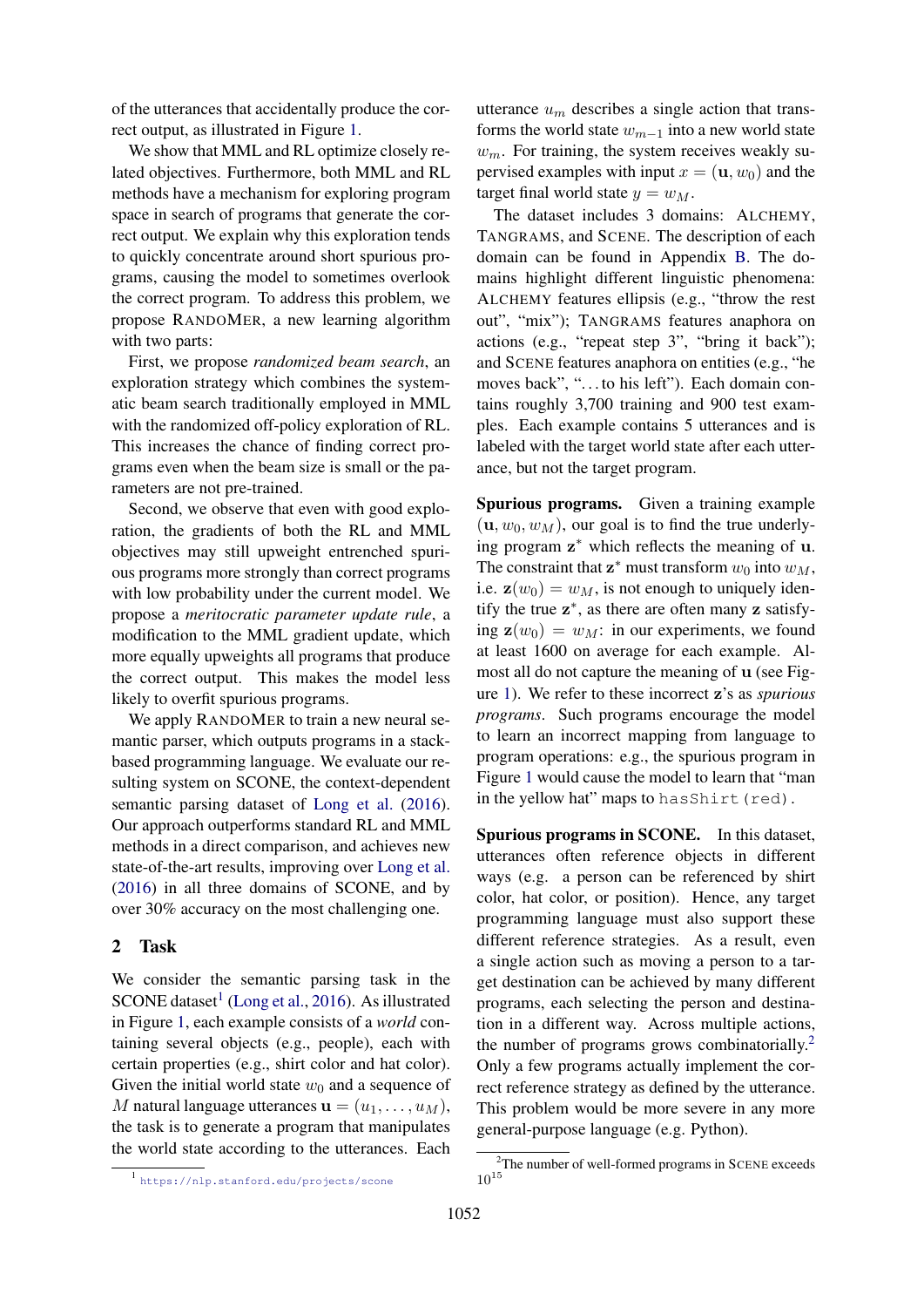## 3 Model

We formulate program generation as a sequence prediction problem. We represent a program as a sequence of program tokens in postfix notation; for example, move (hasHat(yellow), leftOf(hasShirt(blue))) is linearized as yellow hasHat blue hasShirt leftOf move. This representation also allows us to incrementally execute programs from left to right using a stack: constants (e.g., yellow) are pushed onto the stack, while functions (e.g., hasHat) pop appropriate arguments from the stack and push back the computed result (e.g., the list of people with yellow hats). Appendix B lists the full set of program tokens,  $Z$ , and how they are executed. Note that each action always ends with an *action token* (e.g., move).

Given an input  $x = (u, w_0)$ , the model generates program tokens  $z_1, z_2, \ldots$  from left to right using a neural encoder-decoder model with attention (Bahdanau et al., 2015). Throughout the generation process, the model maintains an utterance pointer, m, initialized to 1. To generate  $z_t$ , the model's encoder first encodes the utterance  $u_m$ into a vector  $e_m$ . Then, based on  $e_m$  and previously generated tokens  $z_{1:t-1}$ , the model's decoder defines a distribution  $p(z_t | x, z_{1:t-1})$  over the possible values of  $z_t \in \mathcal{Z}$ . The next token  $z_t$  is sampled from this distribution. If an action token (e.g., move) is generated, the model increments the utterance pointer  $m$ . The process terminates when all M utterances are processed. The final probability of generating a particular program  $z =$  $(z_1, \ldots, z_T)$  is  $p(\mathbf{z} \mid x) = \prod_{t=1}^T p(z_t \mid x, z_{1:t-1}).$ 

**Encoder.** The utterance  $u_m$  under the pointer is encoded using a bidirectional LSTM:

$$
h_i^{\mathcal{F}} = \text{LSTM}(h_{i-1}^{\mathcal{F}}, \Phi_u(u_{m,i}))
$$
  
\n
$$
h_i^{\mathcal{B}} = \text{LSTM}(h_{i+1}^{\mathcal{B}}, \Phi_u(u_{m,i}))
$$
  
\n
$$
h_i = [h_i^{\mathcal{F}}; h_i^{\mathcal{B}}],
$$

where  $\Phi_u(u_{m,i})$  is the fixed GloVe word embedding (Pennington et al., 2014) of the ith word in  $u_m$ . The final utterance embedding is the concatenation  $e_m = [h_{|u_m|}^{\text{F}}; h_1^{\text{B}}]$ .

Decoder. Unlike Bahdanau et al. (2015), which used a recurrent network for the decoder, we opt for a feed-forward network for simplicity. We use  $e_m$  and an embedding  $f(z_{1:t-1})$  of the previous execution history (described later) as inputs to

compute an attention vector  $c_t$ :

$$
q_t = \text{ReLU}(W_q[e_m; f(z_{1:t-1})])
$$
  
\n
$$
\alpha_i \propto \exp(q_t^T W_a h_i)
$$
  $(i = 1, ..., |u_m|)$   
\n
$$
c_t = \sum_i \alpha_i h_i.
$$

Finally, after concatenating  $q_t$  with  $c_t$ , the distribution over the set  $Z$  of possible program tokens is computed via a softmax:

$$
p(z_t | x, z_{1:t-1}) \propto \exp(\Phi_z(z_t)^\top W_s[q_t; c_t]),
$$

where  $\Phi_z(z_t)$  is the embedding for token  $z_t$ .

Execution history embedding. We compare two options for  $f(z_{1:t-1})$ , our embedding of the execution history. A standard approach is to simply take the k most recent tokens  $z_{t-k:t-1}$  and concatenate their embeddings. We will refer to this as TOKENS and use  $k = 4$  in our experiments.

We also consider a new approach which leverages our ability to incrementally execute programs using a stack. We summarize the execution history by embedding the state of the stack at time  $t - 1$ , achieved by concatenating the embeddings of all values on the stack. (We limit the maximum stack size to 3.) We refer to this as STACK.

# 4 Reinforcement learning versus maximum marginal likelihood

Having formulated our task as a sequence prediction problem, we must still choose a learning algorithm. We first compare two standard paradigms: reinforcement learning (RL) and maximum marginal likelihood (MML). In the next section, we propose a better alternative.

# 4.1 Comparing objective functions

Reinforcement learning. From an RL perspective, given a training example  $(x, y)$ , a policy makes a sequence of decisions  $z = (z_1, \ldots, z_T)$ , and then receives a reward at the end of the episode:  $R(z) = 1$  if z executes to y and 0 otherwise (dependence on  $x$  and  $y$  has been omitted from the notation).

We focus on *policy gradient* methods, in which a stochastic policy function is trained to maximize the expected reward. In our setup,  $p_{\theta}(\mathbf{z} \mid x)$  is the policy (with parameters  $\theta$ ), and its expected reward on a given example  $(x, y)$  is

$$
G(x,y) = \sum_{\mathbf{z}} R(\mathbf{z}) p_{\theta}(\mathbf{z} \mid x), \quad (1)
$$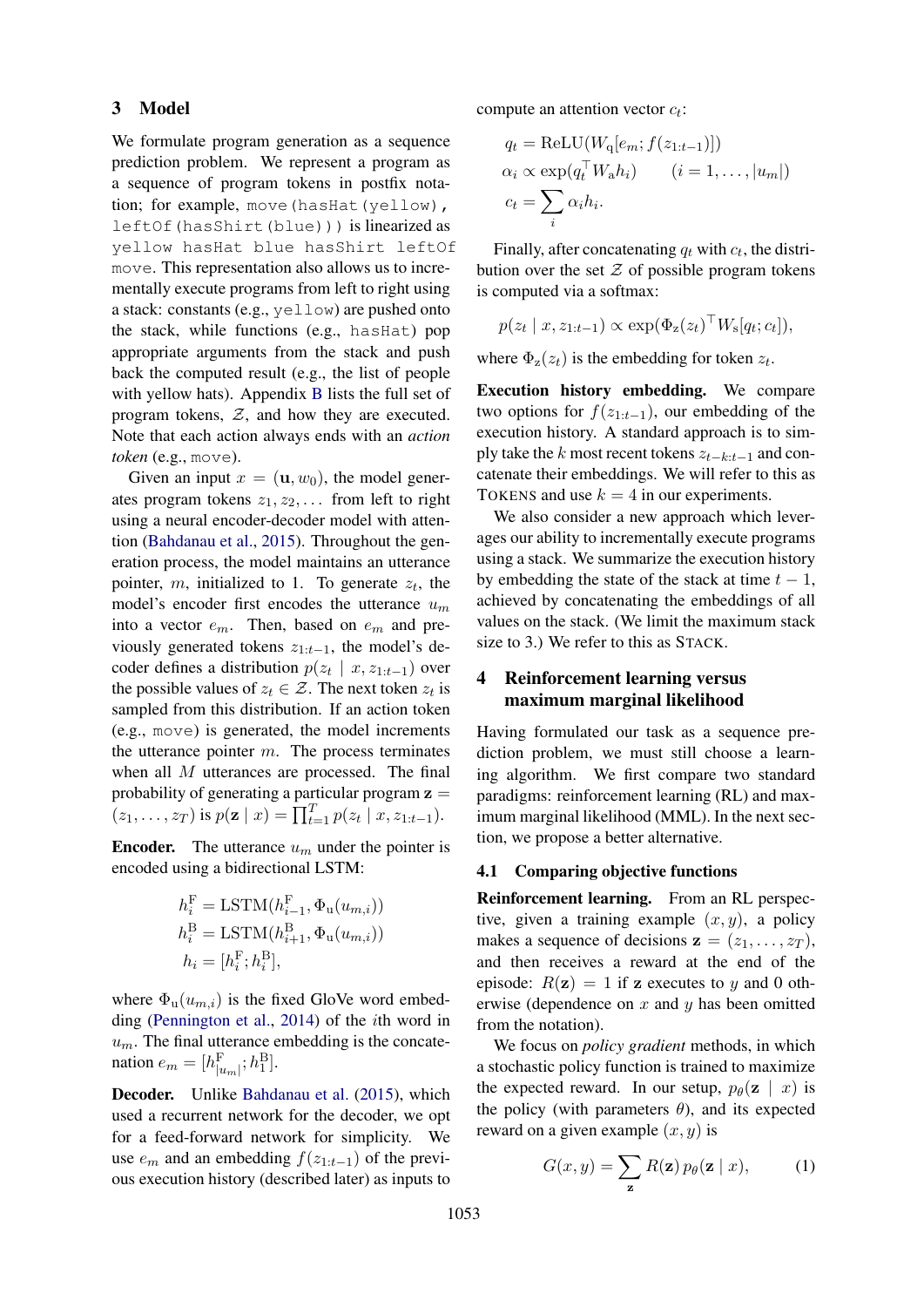where the sum is over all possible programs. The overall RL objective,  $J_{\text{RL}}$ , is the expected reward across examples:

$$
J_{\mathrm{RL}} = \sum_{(x,y)} G(x,y). \tag{2}
$$

Maximum marginal likelihood. The MML perspective assumes that  $y$  is generated by a partially-observed random process: conditioned on  $x$ , a latent program  $z$  is generated, and conditioned on  $z$ , the observation  $y$  is generated. This implies the marginal likelihood:

$$
p_{\theta}(y \mid x) = \sum_{\mathbf{z}} p(y \mid \mathbf{z}) p_{\theta}(\mathbf{z} \mid x). \tag{3}
$$

Note that since the execution of z is deterministic,  $p_{\theta}(y | \mathbf{z}) = 1$  if z executes to y and 0 otherwise. The log marginal likelihood of the data is then

$$
J_{\text{MML}} = \log \mathcal{L}_{\text{MML}},\tag{4}
$$

where 
$$
\mathcal{L}_{\text{MML}} = \prod_{(x,y)} p_{\theta}(y \mid x).
$$
 (5)

To estimate our model parameters  $\theta$ , we maximize  $J<sub>MML</sub>$  with respect to  $\theta$ .

With our choice of reward, the RL expected reward (1) is equal to the MML marginal probability (3). Hence the only difference between the two formulations is that in RL we optimize the *sum* of expected rewards (2), whereas in MML we optimize the *product* (5).<sup>3</sup>

#### 4.2 Comparing gradients

In both policy gradient and MML, the objectives are typically optimized via (stochastic) gradient ascent. The gradients of  $J_{\rm RL}$  and  $J_{\rm MML}$  are closely related. They both have the form:

$$
\nabla_{\theta} J = \sum_{(x,y)} \mathbb{E}_{\mathbf{z} \sim q} \left[ R(\mathbf{z}) \nabla \log p_{\theta}(\mathbf{z} \mid x) \right] \quad (6)
$$

$$
= \sum_{(x,y)} \sum_{\mathbf{z}} q(\mathbf{z}) R(\mathbf{z}) \nabla \log p_{\theta}(\mathbf{z} \mid x),
$$

where  $q(\mathbf{z})$  equals

$$
q_{\rm RL}(\mathbf{z}) = p_{\theta}(\mathbf{z} \mid x) \quad \text{for } J_{\rm RL}, \tag{7}
$$

$$
q_{\text{MML}}(\mathbf{z}) = \frac{R(\mathbf{z})p_{\theta}(\mathbf{z} \mid x)}{\sum_{\tilde{\mathbf{z}}} R(\tilde{\mathbf{z}})p_{\theta}(\tilde{\mathbf{z}} \mid x)} \tag{8}
$$

$$
= p_{\theta}(\mathbf{z} \mid x, R(\mathbf{z}) \neq 0) \quad \text{for } J_{\text{MML}}.
$$

Taking a step in the direction of  $\nabla \log p_\theta(\mathbf{z} \mid x)$ upweights the probability of z, so we can heuristically think of the gradient as attempting to upweight each reward-earning program z by a *gradient weight*  $q(\mathbf{z})$ . In Subsection 5.2, we argue why  $q_{\text{MML}}$  is better at guarding against spurious programs, and propose an even better alternative.

# 4.3 Comparing gradient approximation strategies

It is often intractable to compute the gradient (6) because it involves taking an expectation over all possible programs. So in practice, the expectation is approximated.

In the policy gradient literature, *Monte Carlo integration* (MC) is the typical approximation strategy. For example, the popular REINFORCE algorithm (Williams, 1992) uses Monte Carlo sampling to compute an unbiased estimate of the gradient:

$$
\Delta_{\rm MC} = \frac{1}{B} \sum_{\mathbf{z} \in \mathcal{S}} [R(\mathbf{z}) - c] \nabla \log p_{\theta}(\mathbf{z} \mid x), \quad (9)
$$

where S is a collection of B samples  $\mathbf{z}^{(b)} \sim q(\mathbf{z})$ , and c is a *baseline* (Williams, 1992) used to reduce the variance of the estimate without altering its expectation.

In the MML literature for latent sequences, the expectation is typically approximated via *numerical integration* (NUM) instead:

$$
\Delta_{\text{NUM}} = \sum_{\mathbf{z} \in \mathcal{S}} q(\mathbf{z}) R(\mathbf{z}) \nabla \log p_{\theta}(\mathbf{z} \mid x). \quad (10)
$$

where the programs in  $S$  come from beam search.

Beam search. Beam search generates a set of programs via the following process. At step t of beam search, we maintain a beam  $\mathcal{B}_t$  of at most B *search states*. Each state  $s \in \mathcal{B}_t$  represents a partially constructed program,  $s = (z_1, \ldots, z_t)$  (the first  $t$  tokens of the program). For each state  $s$  in the beam, we generate all possible *continuations*,

cont(s) = cont((z<sub>1</sub>,...,z<sub>t</sub>))  
= {(z<sub>1</sub>,...,z<sub>t</sub>,z<sub>t+1</sub>) | z<sub>t+1</sub> 
$$
\in \mathcal{Z}
$$
 }.

We then take the union of these continuations,  $\text{cont}(\mathcal{B}_t) = \bigcup_{s \in \mathcal{B}_t} \text{cont}(s)$ . The new beam  $\mathcal{B}_{t+1}$  is simply the highest scoring B continuations in cont( $\mathcal{B}_t$ ), as scored by the policy,  $p_\theta(s \mid x)$ . Search is halted after a fixed number of iterations

<sup>3</sup> Note that the log of the product in (5) does *not* equal the sum in (2).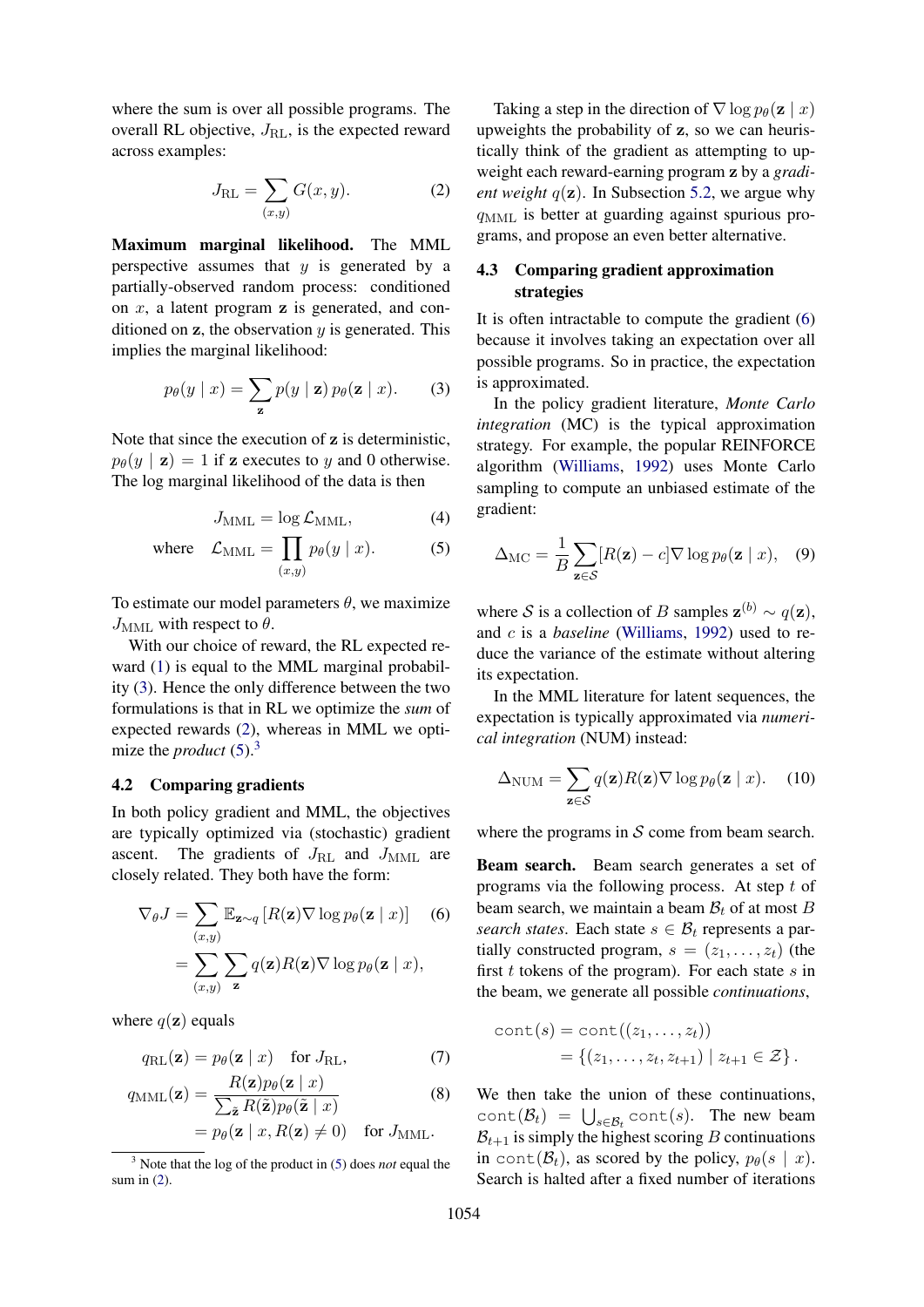or when there are no continuations possible.  $S$  is then the set of all complete programs discovered during beam search. We will refer to this as *beam search MML* (BS-MML).

In both policy gradient and MML, we think of the procedure used to produce the set of programs S as an *exploration strategy* which searches for programs that produce reward. One advantage of numerical integration is that it allows us to decouple the *exploration strategy* from the *gradient weights* assigned to each program.

# 5 Tackling spurious programs

In this section, we illustrate why spurious programs are problematic for the most commonly used methods in RL (REINFORCE) and MML (beam search MML). We describe two key problems and propose a solution to each, based on insights gained from our comparison of RL and MML in Section 4.

# 5.1 Spurious programs bias exploration

As mentioned in Section 4, REINFORCE and BS-MML both employ an *exploration strategy* to approximate their respective gradients. In both methods, exploration is guided by the current model policy, whereby programs with high probability under the current policy are more likely to be explored. A troubling implication is that programs with low probability under the current policy are likely to be overlooked by exploration.

If the current policy incorrectly assigns low probability to the correct program  $z^*$ , it will likely fail to discover  $z^*$  during exploration, and will consequently fail to upweight the probability of z ∗ . This repeats on every gradient step, keeping the probability of z ∗ perpetually low. The same feedback loop can also cause already highprobability spurious programs to gain even more probability. From this, we see that exploration is sensitive to initial conditions: the rich get richer, and the poor get poorer.

Since there are often thousands of spurious programs and only a few correct programs, spurious programs are usually found first. Once spurious programs get a head start, exploration increasingly biases towards them.

As a remedy, one could try initializing parameters such that the model puts a uniform distribution over all possible programs. A seemingly reasonable tactic is to initialize parameters such that the



Figure 2: Two possible paths in the tree of all possible programs. One path leads to the spurious program  $z'$  (red) while the longer path leads to the correct program z ∗ (gold). Each edge represents a decision and shows the probability of that decision under a uniform policy. The shorter program has two orders of magnitude higher probability.

model policy puts near-uniform probability over the decisions at each time step. However, this causes shorter programs to have orders of magnitude higher probability than longer programs, as illustrated in Figure 2 and as we empirically observe. A more sophisticated approach might involve approximating the total number of programs reachable from each point in the programgenerating decision tree. However, we instead propose to reduce sensitivity to the initial distribution over programs.

#### Solution: randomized beam search

One solution to biased exploration is to simply rely less on the untrustworthy current policy. We can do this by injecting random noise into exploration.

In REINFORCE, a common solution is to sample from an  $\epsilon$ -greedy variant of the current policy. On the other hand, MML exploration with beam search is deterministic. However, it has a key advantage over REINFORCE-style sampling: even if one program occupies almost all probability under the current policy (a peaky distribution), beam search will still use its remaining beam capacity to explore at least  $B - 1$  other programs. In contrast, sampling methods will repeatedly visit the mode of the distribution.

To get the best of both worlds, we propose a simple *-greedy randomized beam search*. Like regular beam search, at iteration  $t$  we compute the set of all continuations  $cont(\mathcal{B}_t)$  and sort them by their model probability  $p_{\theta}(s \mid x)$ . But instead of selecting the  $B$  highest-scoring continuations, we choose  $B$  continuations one by one without replacement from  $cont(\mathcal{B}_t)$ . When choosing a continuation from the remaining pool, we either uniformly sample a random continuation with probability  $\epsilon$ , or pick the highest-scoring continuation in the pool with probability  $1 - \epsilon$ . Empirically, we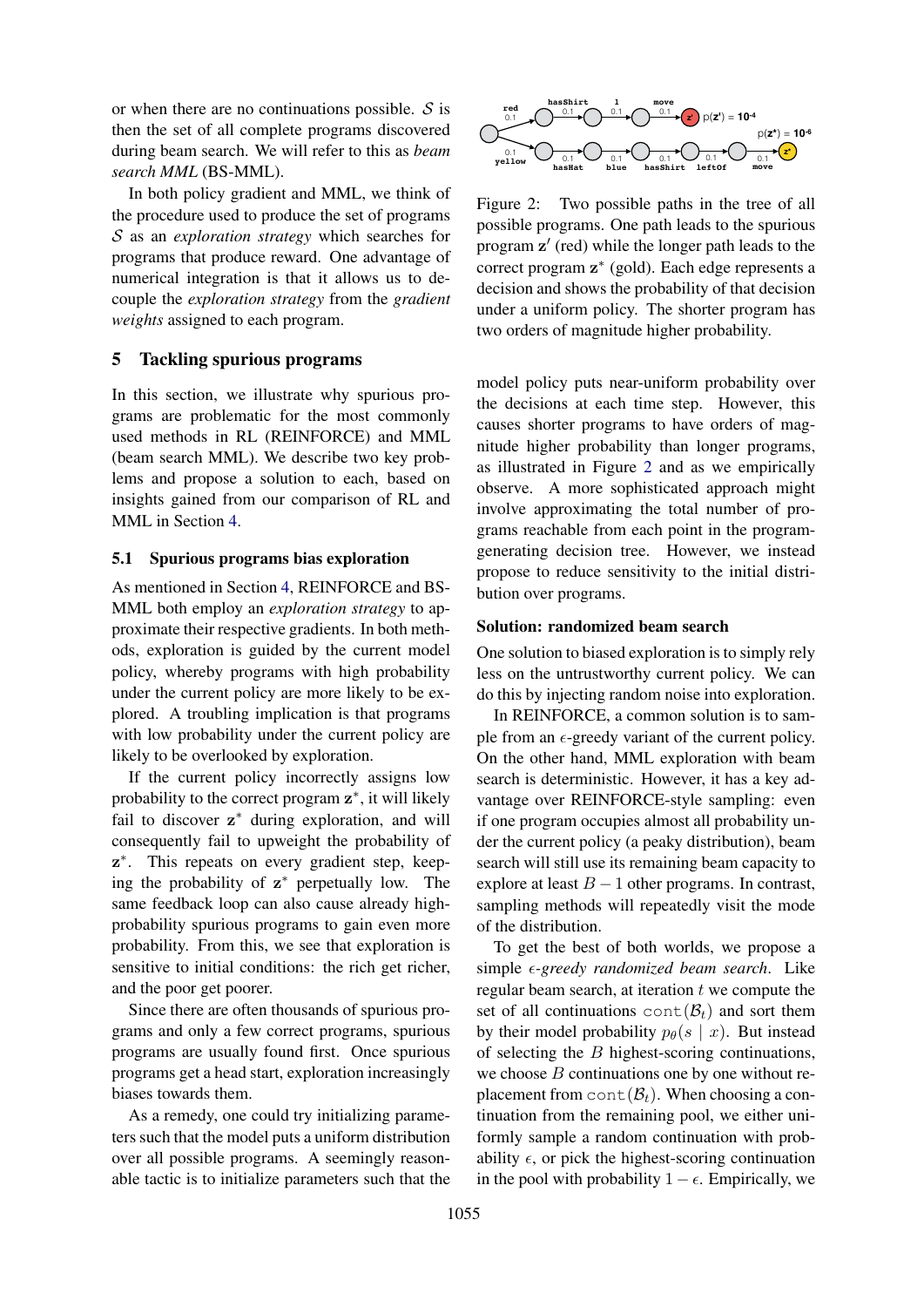find that this performs much better than both classic beam search and  $\epsilon$ -greedy sampling (Table 3).

#### 5.2 Spurious programs dominate gradients

In both RL and MML, even if exploration is perfect and the gradient is exactly computed, spurious programs can still be problematic.

Even if perfect exploration visits every program, we see from the gradient weights  $q(\mathbf{z})$  in (7) and (8) that programs are weighted proportional to their current policy probability. If a spurious program  $z'$  has 100 times higher probability than  $z^*$  as in Figure 2, the gradient will spend roughly 99% of its magnitude upweighting towards  $z'$  and only 1% towards z ∗ even though the two programs get the same reward.

This implies that it would take many updates for z ∗ to catch up. In fact, z ∗ may never catch up, depending on the gradient updates for other training examples. Simply increasing the learning rate is inadequate, as it would cause the model to take overly large steps towards  $z'$ , potentially causing optimization to diverge.

## Solution: the meritocratic update rule

To solve this problem, we want the upweighting to be more "meritocratic": any program that obtains reward should be upweighted roughly equally.

We first observe that  $J_{\text{MML}}$  already improves over  $J_{\rm RL}$  in this regard. From (6), we see that the gradient weight  $q_{\text{MML}}(\mathbf{z})$  is the policy distribution restricted to and renormalized over only rewardearning programs. This renormalization makes the gradient weight uniform *across examples*: even if all reward-earning programs for a particular example have very low model probability, their combined gradient weight  $\sum_{\mathbf{z}} q_{\text{MML}}(\mathbf{z})$  is always 1. In our experiments,  $J_{\text{MML}}$  performs significantly better than  $J_{\rm RL}$  (Table 4).

However, while  $J_{\text{MML}}$  assigns uniform weight across examples, it is still not uniform over the programs *within each example*. Hence we propose a new update rule which goes one step further in pursuing uniform updates. Extending  $q_{\text{MML}}(\mathbf{z})$ , we define a β-smoothed version:

$$
q_{\beta}(\mathbf{z}) = \frac{q_{\text{MML}}(\mathbf{z})^{\beta}}{\sum_{\tilde{\mathbf{z}}} q_{\text{MML}}(\tilde{\mathbf{z}})^{\beta}}.
$$
 (11)

When  $\beta = 0$ , our weighting is completely uniform across all reward-earning programs within an example while  $\beta = 1$  recovers the original MML weighting. Our new update rule is to simply take

a modified gradient step where  $q = q_{\beta}$ <sup>4</sup>. We will refer to this as the β-*meritocratic* update rule.

# 5.3 Summary of the proposed approach

We described two problems<sup>5</sup> and their solutions: we reduce exploration bias using  $\epsilon$ -greedy ran*domized beam search* and perform more balanced optimization using the β*-meritocratic parameter update rule*. We call our resulting approach RAN-DOMER. Table 1 summarizes how RANDOMER combines desirable qualities from both REIN-FORCE and BS-MML.

# 6 Experiments

Evaluation. We evaluate our proposed methods on all three domains of the SCONE dataset. Accuracy is defined as the percentage of test examples where the model produces the correct final world state  $w_M$ . All test examples have  $M = 5$  (5utts), but we also report accuracy after processing the first 3 utterances (3utts). To control for the effects of randomness, we train 5 instances of each model with different random seeds. We report the median accuracy of the instances unless otherwise noted.

Training. Following Long et al. (2016), we decompose each training example into smaller examples. Given an example with 5 utterances,  $\mathbf{u} =$  $[u_1, \ldots, u_5]$ , we consider all length-1 and length-2 substrings of u:  $[u_1], [u_2], \ldots, [u_3, u_4], [u_4, u_5]$  (9 total). We form a new training example from each substring, e.g.,  $(\mathbf{u}', w'_0, w'_M)$  where  $\mathbf{u}' = [u_4, u_5]$ ,  $w'_0 = w_3$  and  $w'_M = w_5$ .

All models are implemented in TensorFlow (Abadi et al., 2015). Model parameters are randomly initialized (Glorot and Bengio, 2010), with no pre-training. We use the Adam optimizer (Kingma and Ba, 2014) (which is applied to the gradient in (6)), a learning rate of 0.001, a minibatch size of 8 examples (different from the beam size), and train until accuracy on the validation set converges (on average about 13,000 steps). We

<sup>&</sup>lt;sup>4</sup> Also, note that if exploration were exhaustive,  $\beta = 0$ would be equivalent to supervised learning using the set of all reward-earning programs as targets.

 $<sup>5</sup>$  These problems concern the gradient w.r.t. a single ex-</sup> ample. The full gradient averages over multiple examples, which helps separate correct from spurious. E.g., if multiple examples all mention "yellow hat", we will find a correct program parsing this as hasHat(yellow) for each example, whereas the spurious programs we find will follow no consistent pattern. Consequently, spurious gradient contributions may cancel out while correct program gradients will all "vote" in the same direction.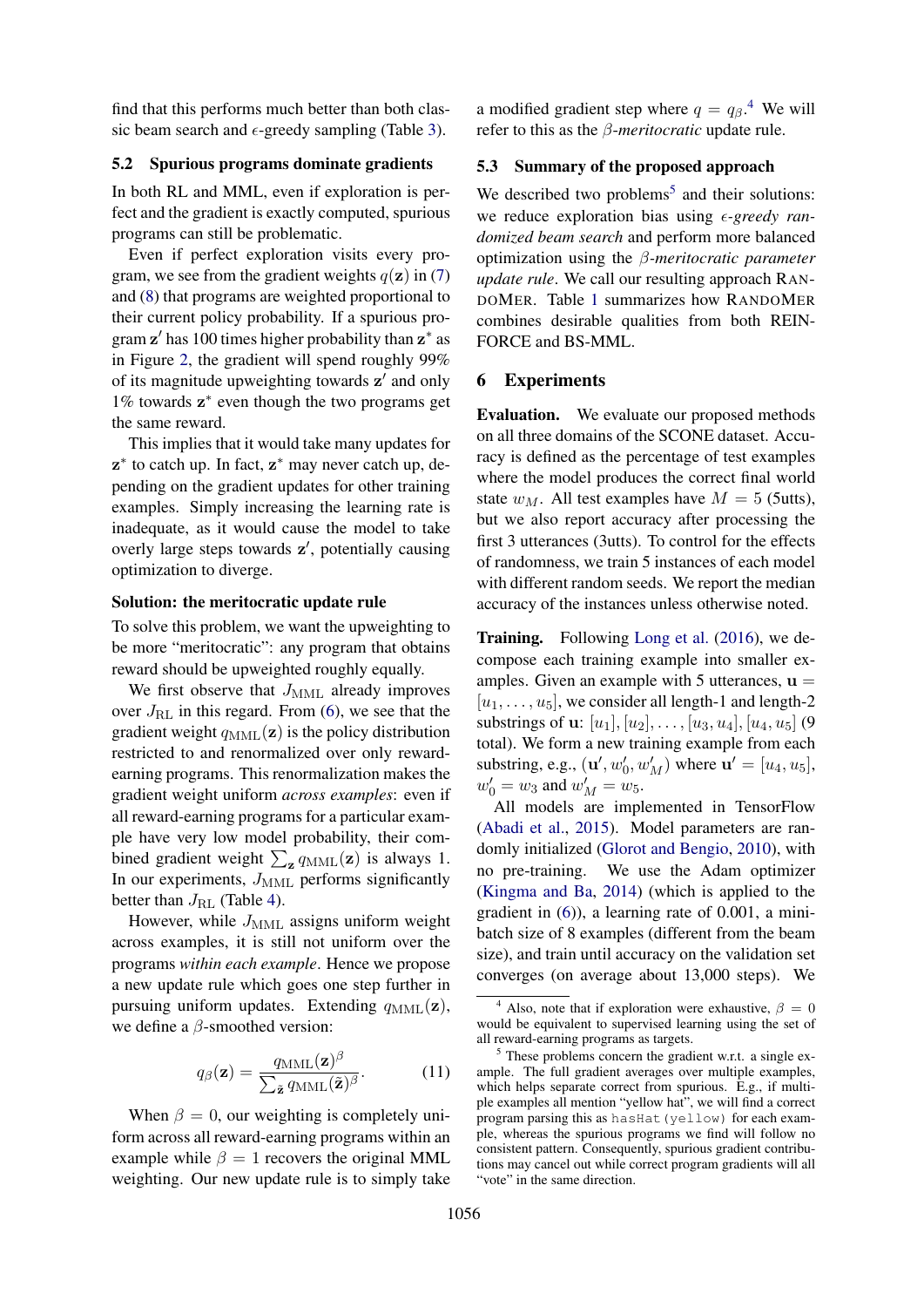| Method           | Approximation of $E_a$ [.] | <b>Exploration strategy</b> | <b>Gradient weight</b> $q(\mathbf{z})$                |
|------------------|----------------------------|-----------------------------|-------------------------------------------------------|
| <b>REINFORCE</b> | Monte Carlo integration    | independent sampling        | $p_{\theta}(\mathbf{z} \mid x)$                       |
| BS-MML           | numerical integration      | beam search                 | $p_{\theta}(\mathbf{z} \mid x, R(\mathbf{z}) \neq 0)$ |
| <b>RANDOMER</b>  | numerical integration      | randomized beam search      | $q_{\beta}(\mathbf{z})$                               |

Table 1: RANDOMER combines qualities of both REINFORCE (RL) and BS-MML. For approximating the expectation over  $q$  in the gradient, we use numerical integration as in BS-MML. Our exploration strategy is a hybrid of search (MML) and off-policy sampling (RL). Our gradient weighting is equivalent to MML when  $β = 1$  and more "meritocratic" than both MML and REINFORCE for lower values of  $β$ .

use fixed GloVe vectors (Pennington et al., 2014) to embed the words in each utterance.

Hyperparameters. For all models, we performed a grid search over hyperparameters to maximize accuracy on the validation set. Hyperparameters include the learning rate, the baseline in REINFORCE,  $\epsilon$ -greediness and  $\beta$ meritocraticness. For REINFORCE, we also experimented with a regression-estimated baseline (Ranzato et al., 2015), but found it to perform worse than a constant baseline.

#### 6.1 Main results

Comparison to prior work. Table 2 compares RANDOMER to results from Long et al. (2016) as well as two baselines, REINFORCE and BS-MML (using the same neural model but different learning algorithms). Our approach achieves new state-of-the-art results by a significant margin, especially on the SCENE domain, which features the most complex program syntax. We report the results for REINFORCE, BS-MML, and RAN-DOMER on the seed and hyperparameters that achieve the best validation accuracy.

We note that REINFORCE performs very well on TANGRAMS but worse on ALCHEMY and very poorly on SCENE. This might be because the program syntax for TANGRAMS is simpler than the other two: there is no other way to refer to objects except by index.

We also found that REINFORCE required  $\epsilon$ greedy exploration to make any progress. Using  $\epsilon$ -greedy greatly skews the Monte Carlo approximation of  $\nabla J_{\text{RL}}$ , making it more uniformly weighted over programs in a similar spirit to using  $\beta$ -meritocratic gradient weights  $q_\beta$ . However,  $q<sub>\beta</sub>$  increases uniformity over reward-earning programs only, rather than over all programs.

Effect of randomized beam search. Table 3 shows that  $\epsilon$ -greedy randomized beam search consistently outperforms classic beam search. Even when we increase the beam size of classic beam

|                        | <b>ALCHEMY</b> | <b>TANGRAMS</b> | <b>SCENE</b> |  |
|------------------------|----------------|-----------------|--------------|--|
| system                 | 3utts 5utts    | 3utts 5utts     | 3utts 5utts  |  |
| $L$ <sub>O</sub> NG+16 | 56.8 52.3      | 64.9 27.6       | 23.2 14.7    |  |
| <b>REINFORCE</b>       | 58.3 44.6      | 68.5 37.3       | 47.8 33.9    |  |
| BS-MML                 | 58.7 47.3      | 62.6 32.2       | 53.5 32.5    |  |
| <b>RANDOMER</b>        | 66.9 52.9      | 65.8 37.1       | 64.8 46.2    |  |

Table 2: Comparison to prior work. LONG+16 results are directly from Long et al. (2016). Hyperparameters are chosen by best performance on validation set (see Appendix A).

|                        |     |  |                     | ALCHEMY TANGRAMS        |      | <b>SCENE</b> |  |
|------------------------|-----|--|---------------------|-------------------------|------|--------------|--|
| random beam            |     |  |                     | 3utts 5utts 3utts 5utts |      | 3utts 5utts  |  |
|                        |     |  |                     | classic beam search     |      |              |  |
| None                   | 32  |  | $30.3$ $23.2$ $0.0$ |                         | 0.0  | 33.4 20.1    |  |
| None                   | 128 |  |                     | 59.0 46.4 60.9 28.6     |      | 24.5 13.9    |  |
| randomized beam search |     |  |                     |                         |      |              |  |
| $\epsilon = 0.05$ 32   |     |  | 58.7 45.5           | 61.1 32.5               |      | 33.4 23.0    |  |
| $\epsilon = 0.15$ 32   |     |  |                     | 61.3 48.3 65.2 34.3     |      | 50.8 33.5    |  |
| $\epsilon = 0.25$ 32   |     |  | $60.5$ 48.6         | 60.0                    | 27.3 | 54.1 35.7    |  |

Table 3: Randomized beam search. All listed models use gradient weight  $q_{\text{MML}}$  and TOKENS to represent execution history.

search to 128, it still does not surpass randomized beam search with a beam of 32, and further increases yield no additional improvement.

Effect of  $\beta$ -meritocratic updates. Table 4 evaluates the impact of  $\beta$ -meritocratic parameter updates (gradient weight  $q_\beta$ ). More uniform upweighting across reward-earning programs leads to higher accuracy and fewer spurious programs, especially in SCENE. However, no single value of  $\beta$  performs best over all domains.

Choosing the right value of  $\beta$  in RANDOMER significantly accelerates training. Figure 3 illustrates that while  $\beta = 0$  and  $\beta = 1$  ultimately achieve similar accuracy on ALCHEMY,  $\beta = 0$ reaches good performance in half the time.

Since lowering  $\beta$  reduces trust in the model policy,  $\beta$  < 1 helps in early training when the current policy is untrustworthy. However, as it grows more trustworthy,  $\beta$  < 1 begins to pay a price for ignoring it. Hence, it may be worthwhile to anneal  $\beta$  towards 1 over time.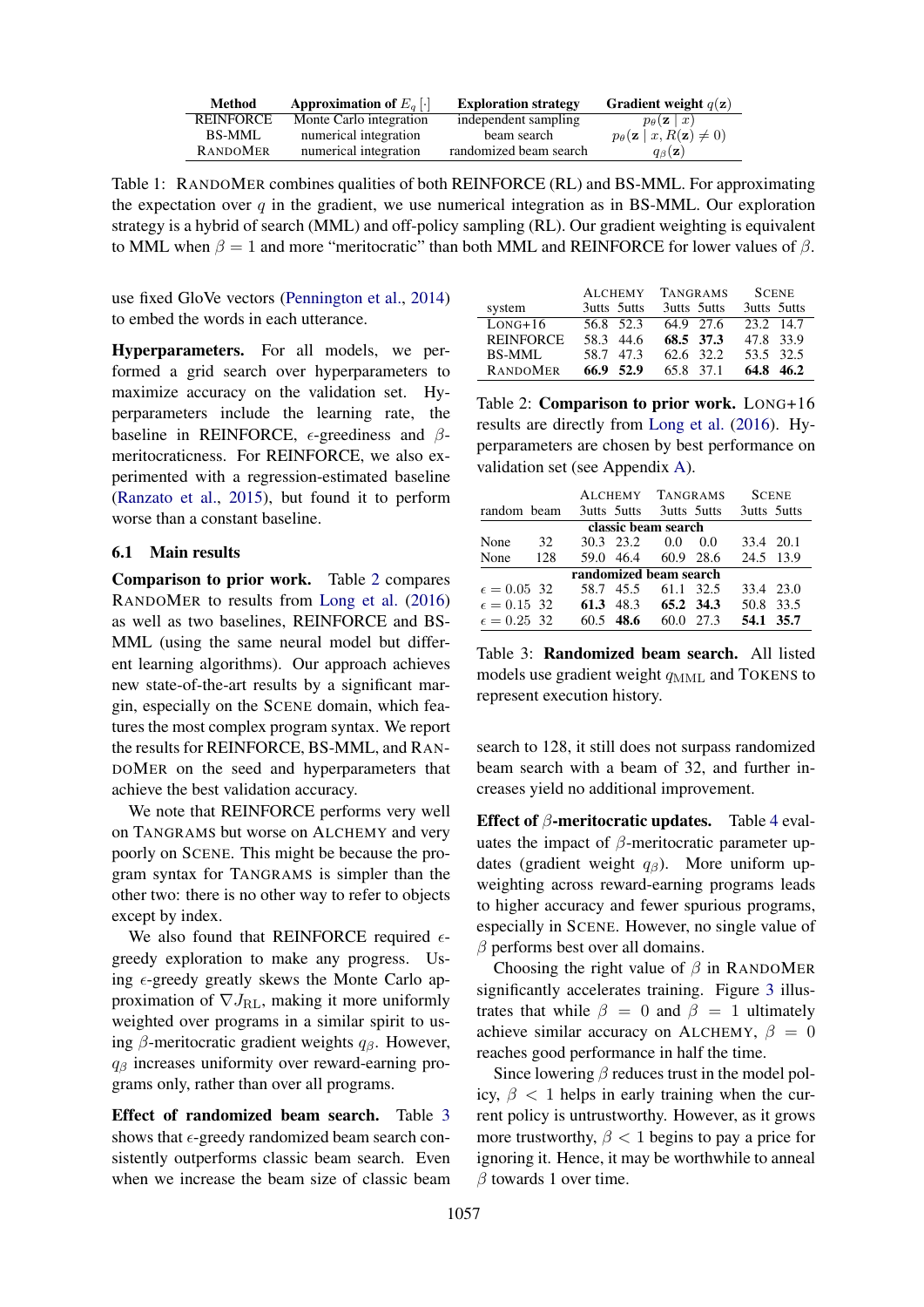|                               | <b>ALCHEMY</b> | <b>TANGRAMS</b> | <b>SCENE</b> |  |
|-------------------------------|----------------|-----------------|--------------|--|
| $q(\mathbf{z})$               | 3utts 5utts    | 3utts 5utts     | 3utts 5utts  |  |
| $q_{\rm RL}$                  | 0.0<br>02      | 09<br>0.6       | 0.0<br>0.0   |  |
| $q_{\text{MML}}(q_{\beta=1})$ | 61.3<br>48.3   | 65.2 34.3       | 50.8 33.5    |  |
| $q_{\beta=0.25}$              | 48.9<br>64.4   | 60.6 29.0       | 42.4 29.7    |  |
| $q_{\beta=0}$                 | 46.3<br>63.6   | 23.5<br>54.0    | 61.0<br>42.4 |  |

Table 4: β-meritocratic updates. All listed models use randomized beam search,  $\epsilon = 0.15$ and TOKENS to represent execution history.

|                | <b>ALCHEMY</b> | <b>TANGRAMS</b> | <b>SCENE</b> |  |
|----------------|----------------|-----------------|--------------|--|
|                | 3utts 5utts    | 3utts 5utts     | 3utts 5utts  |  |
| <b>HISTORY</b> | 61.3 48.3      | 65.2 34.3       | 50.8 33.5    |  |
| <b>STACK</b>   | 64.2 53.2      | 63.0 32.4       | 59.5 43.1    |  |

Table 5: TOKENS vs STACK embedding. Both models use  $\epsilon = 0.15$  and gradient weight  $q_{\text{MML}}$ .

Effect of execution history embedding. Table 5 compares our two proposals for embedding the execution history: TOKENS and STACK. STACK performs better in the two domains where an object can be referenced in multiple ways (SCENE and ALCHEMY). STACK directly embeds objects on the stack, invariant to the way in which they were pushed onto the stack, unlike TOKENS. We hypothesize that this invariance increases robustness to spurious behavior: if a program accidentally pushes the right object onto the stack via spurious means, the model can still learn the remaining steps of the program without conditioning on a spurious history.

Fitting vs overfitting the training data. Table 6 reveals that BS-MML and RANDOMER use different strategies to fit the training data. On the depicted training example, BS-MML actually achieves higher expected reward / marginal probability than RANDOMER, but it does so by putting most of its probability on a spurious program a form of overfitting. In contrast, RANDOMER spreads probability mass over multiple rewardearning programs, including the correct ones.

As a consequence of overfitting, we observed at test time that BS-MML only references people by positional indices instead of by shirt or hat color, whereas RANDOMER successfully learns to use multiple reference strategies.

# 7 Related work and discussion

Semantic parsing from indirect supervision. Our work is motivated by the classic problem of learning semantic parsers from indirect supervision (Clarke et al., 2010; Liang et al., 2011; Artzi



Figure 3: Validation set accuracy  $(y\text{-axis})$ across training iterations  $(x\text{-axis})$  on ALCHEMY. We compare RANDOMER, BS-MML and REIN-FORCE. Vertical lines mark the first time each model surpasses 60% accuracy. RANDOMER with  $\beta = 0$  reaches this point twice as fast as  $\beta = 1$ . REINFORCE plateaus for a long time, then begins to climb after 40k iterations (not shown). Training runs are averaged over 5 seeds.

and Zettlemoyer, 2011, 2013; Reddy et al., 2014; Pasupat and Liang, 2015). We are interested in the initial stages of training from scratch, where getting any training signal is difficult due to the combinatorially large search space. We also highlighted the problem of spurious programs which capture reward but give incorrect generalizations.

Maximum marginal likelihood with beam search (BS-MML) is traditionally used to learn semantic parsers from indirect supervision.

Reinforcement learning. Concurrently, there has been a recent surge of interest in reinforcement learning, along with the wide application of the classic REINFORCE algorithm (Williams, 1992)—to troubleshooting (Branavan et al., 2009), dialog generation (Li et al., 2016), game playing (Narasimhan et al., 2015), coreference resolution (Clark and Manning, 2016), machine translation (Norouzi et al., 2016), and even semantic parsing (Liang et al., 2017). Indeed, the challenge of training semantic parsers from indirect supervision is perhaps better captured by the notion of sparse rewards in reinforcement learning.

The RL answer would be better exploration, which can take many forms including simple action-dithering such as  $\epsilon$ -greedy, entropy regularization (Williams and Peng, 1991), Monte Carlo tree search (Coulom, 2006), randomized value functions (Osband et al., 2014, 2016), and methods which prioritize learning environment dynamics (Duff, 2002) or under-explored states (Kearns and Singh, 2002; Bellemare et al., 2016; Nachum et al., 2016). The majority of these methods employ Monte Carlo sampling for exploration. In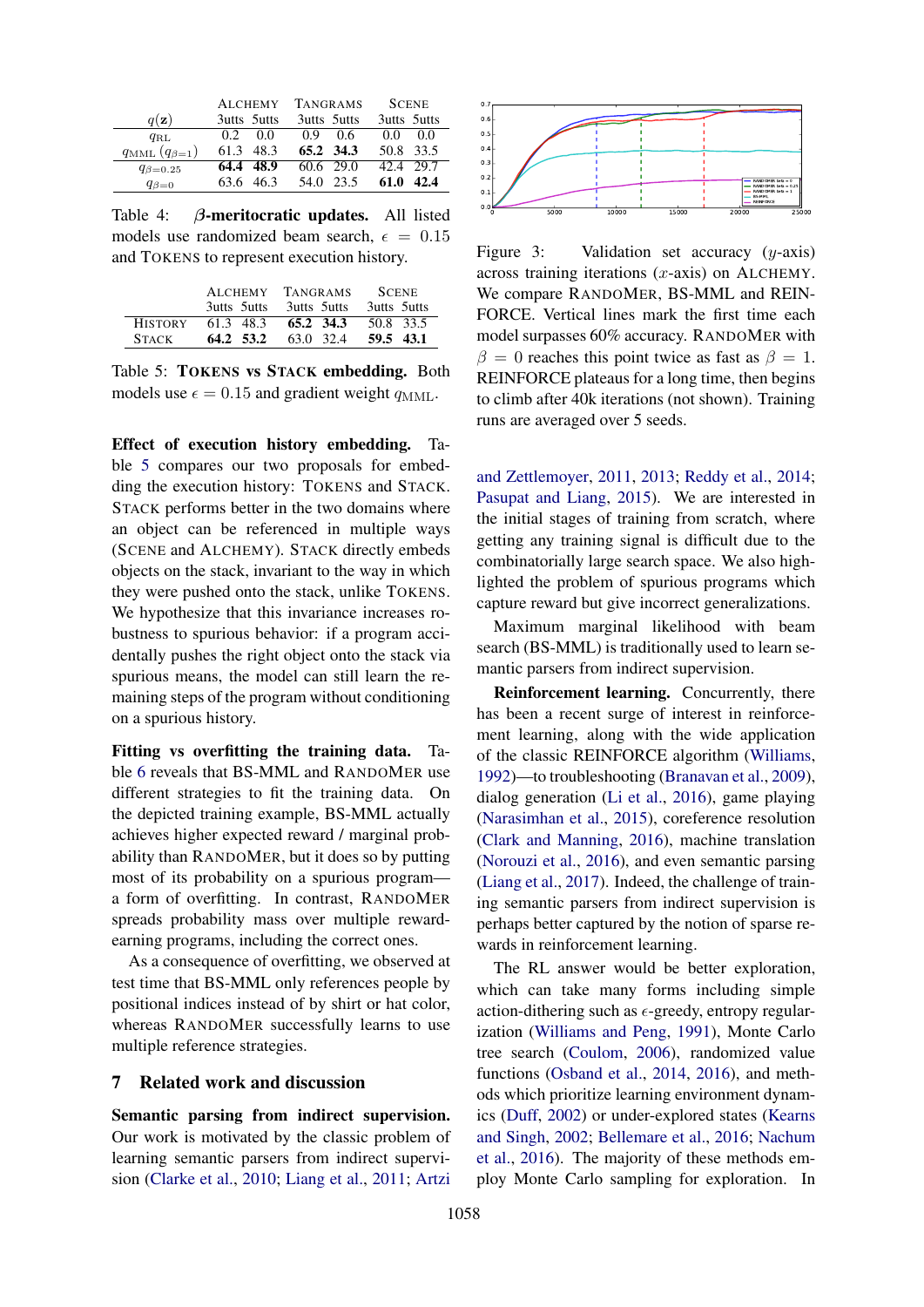Utterance: the man in the purple shirt and red hat moves just to the right of the man in the red shirt and yellow hat

|          | program                                                                    | prob             |  |  |
|----------|----------------------------------------------------------------------------|------------------|--|--|
|          | <b>RANDOMER</b> ( $\epsilon = 0.15$ , $\beta = 0$ )                        |                  |  |  |
| *        | move (hasHat (red),                                                        | 0.122            |  |  |
| $^\star$ | rightOf(hasHat(red)))<br>0.061<br>move (hasShirt (purple),                 |                  |  |  |
| $\circ$  | rightOf(hasShirt(red)))<br>move (hasHat (red),<br>rightOf(index(allPeople, | 0.059<br>$1)$ )) |  |  |
| $^\star$ | move (hasHat (red),                                                        | 0.019            |  |  |
| $\circ$  | rightOf(hasHat(yellow)))<br>move(index(allPeople, 2),                      | 0.018            |  |  |
|          | rightOf(hasShirt(red)))<br>x move(hasHat(red), 8)                          | 0.018            |  |  |
|          | BS-MML                                                                     |                  |  |  |
| $\circ$  | move(index(allPeople,<br>$2)$ ,<br>2)                                      | 0.887            |  |  |
| X        | move(index(allPeople,<br>6)<br>2),                                         | 0.041            |  |  |
| X        | 5)<br>move(index(allPeople,<br>$2)$ ,                                      | 0.020            |  |  |
| X        | move(index(allPeople,<br>8)<br>$2)$ ,                                      | 0.016            |  |  |
| X        | move(index(allPeople,<br>7)<br>$2)$ ,                                      | 0.009            |  |  |
| Х        | move(index(allPeople,<br>$2)$ ,<br>3)                                      | 0.008            |  |  |

Table 6: Top-scoring predictions for a *training* example from SCENE ( $* =$  correct, o = spurious, x = incorrect). RANDOMER distributes probability mass over numerous reward-earning programs (including the correct ones), while classic beam search MML overfits to one spurious program, giving it very high probability.

contrast, we find randomized beam search to be more suitable in our setting, because it explores low-probability states even when the policy distribution is peaky. Our  $\beta$ -meritocratic update also depends on the fact that beam search returns an *entire set* of reward-earning programs rather than one, since it renormalizes over the reward-earning set. While similar to entropy regularization,  $\beta$ meritocratic update is more targeted as it only increases uniformity of the gradient among rewardearning programs, rather than across all programs.

Our strategy of using randomized beam search and meritocratic updates lies closer to MML than RL, but this does not imply that RL has nothing to offer in our setting. With the simple connection between RL and MML we established, much of the literature on exploration and variance reduction in RL can be directly applied to MML problems. Of special interest are methods which incorporate a value function such as actor-critic.

Maximum likelihood and RL. It is tempting to group our approach with sequence learning methods which interpolate between supervised learning and reinforcement learning (Ranzato et al., 2015; Venkatraman et al., 2015; Ross et al., 2011; Norouzi et al., 2016; Bengio et al., 2015; Levine,

2014). These methods generally seek to make RL training easier by pre-training or "warm-starting" with fully supervised learning. This requires each training example to be labeled with a reasonably correct output sequence. In our setting, this would amount to labeling each example with the correct program, which is not known. Hence, these methods cannot be directly applied.

Without access to correct output sequences, we cannot directly maximize likelihood, and instead resort to maximizing the *marginal* likelihood (MML). Rather than proposing MML as a form of pre-training, we argue that MML is a superior substitute for the standard RL objective, and that the β-meritocratic update is even better.

Simulated annealing. Our  $\beta$ -meritocratic update employs exponential smoothing, which bears resemblance to the simulated annealing strategy of Och (2003); Smith and Eisner (2006); Shen et al. (2015). However, a key difference is that these methods smooth the objective function whereas we smooth an expectation in the gradient. To underscore the difference, we note that fixing  $\beta = 0$ in our method (total smoothing) is quite effective, whereas total smoothing in the simulated annealing methods would correspond to a completely flat objective function, and an uninformative gradient of zero everywhere.

Neural semantic parsing. There has been recent interest in using recurrent neural networks for semantic parsing, both for modeling logical forms (Dong and Lapata, 2016; Jia and Liang, 2016; Liang et al., 2017) and for end-to-end execution (Yin et al., 2015; Neelakantan et al., 2016). We develop a neural model for the context-dependent setting, which is made possible by a new stackbased language similar to Riedel et al. (2016).

Acknowledgments. This work was supported by the NSF Graduate Research Fellowship under No. DGE-114747 and the NSF CAREER Award under No. IIS-1552635.

Reproducibility. Our code is made available at https://github.com/kelvinguu/lang2program. Reproducible experiments are available at https://worksheets.codalab.org/worksheets/ 0x88c914ee1d4b4a4587a07f36f090f3e5/.

### References

M. Abadi, A. Agarwal, P. Barham, E. Brevdo, Z. Chen, C. Citro, G. S. Corrado, A. Davis, J. Dean,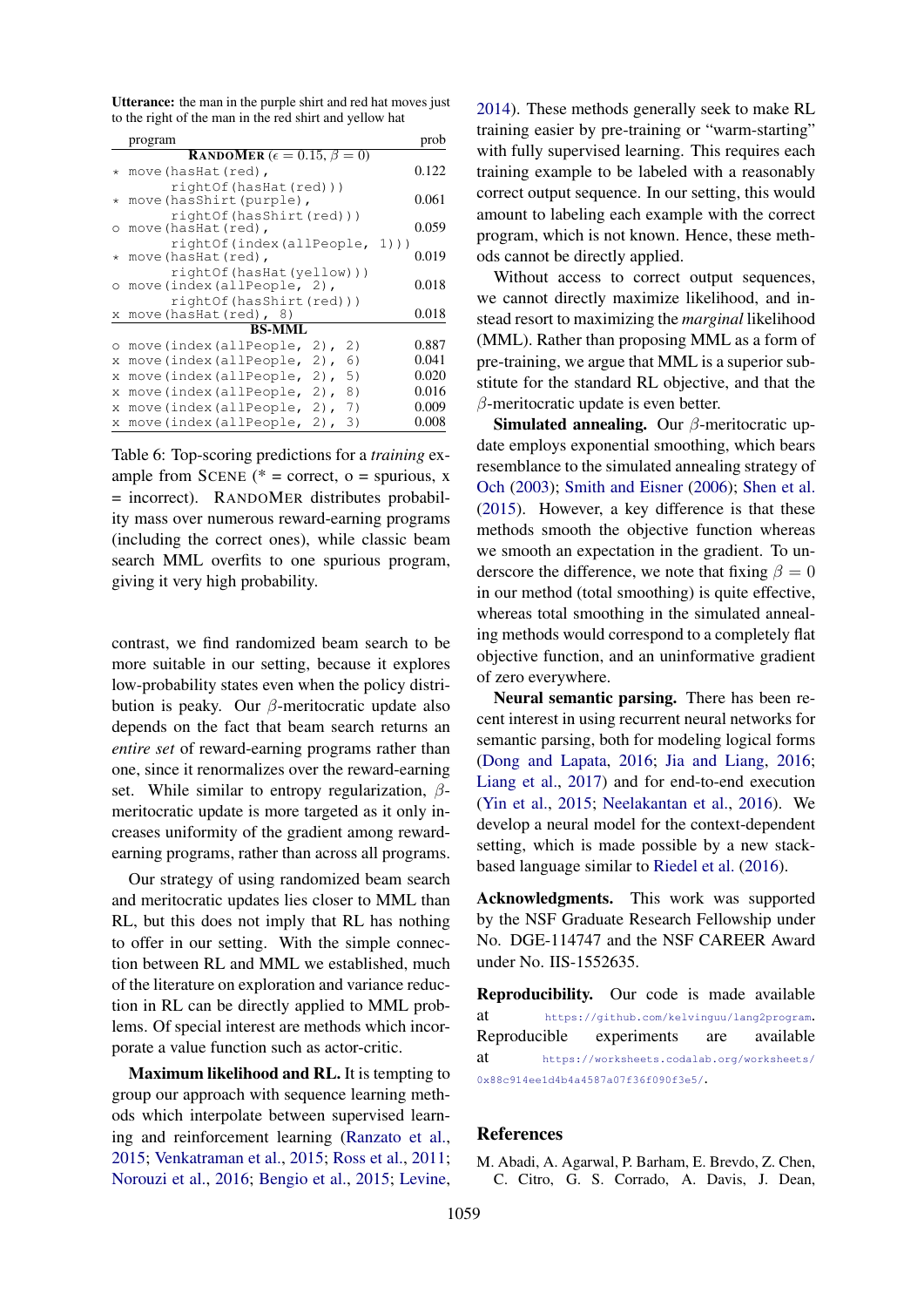M. Devin, S. Ghemawat, I. J. Goodfellow, A. Harp, G. Irving, M. Isard, Y. Jia, R. Józefowicz, L. Kaiser, M. Kudlur, J. Levenberg, D. Mané, R. Monga, S. Moore, D. G. Murray, C. Olah, M. Schuster, J. Shlens, B. Steiner, I. Sutskever, K. Talwar, P. A. Tucker, V. Vanhoucke, V. Vasudevan, F. B. Viegas, ´ O. Vinyals, P. Warden, M. Wattenberg, M. Wicke, Y. Yu, and X. Zheng. 2015. Tensorflow: Large-scale machine learning on heterogeneous distributed systems. *arXiv preprint arXiv:1603.04467* .

- Y. Artzi and L. Zettlemoyer. 2011. Bootstrapping semantic parsers from conversations. In *Empirical Methods in Natural Language Processing (EMNLP)*. pages 421–432.
- Y. Artzi and L. Zettlemoyer. 2013. Weakly supervised learning of semantic parsers for mapping instructions to actions. *Transactions of the Association for Computational Linguistics (TACL)* 1:49–62.
- D. Bahdanau, K. Cho, and Y. Bengio. 2015. Neural machine translation by jointly learning to align and translate. In *International Conference on Learning Representations (ICLR)*.
- M. Bellemare, S. Srinivasan, G. Ostrovski, T. Schaul, D. Saxton, and R. Munos. 2016. Unifying countbased exploration and intrinsic motivation. In *Advances in Neural Information Processing Systems (NIPS)*. pages 1471–1479.
- S. Bengio, O. Vinyals, N. Jaitly, and N. Shazeer. 2015. Scheduled sampling for sequence prediction with recurrent neural networks. In *Advances in Neural Information Processing Systems (NIPS)*. pages 1171– 1179.
- S. Branavan, H. Chen, L. S. Zettlemoyer, and R. Barzilay. 2009. Reinforcement learning for mapping instructions to actions. In *Association for Computational Linguistics and International Joint Conference on Natural Language Processing (ACL-IJCNLP)*. pages 82–90.
- K. Clark and C. D. Manning. 2016. Deep reinforcement learning for mention-ranking coreference models. *arXiv preprint arXiv:1609.08667* .
- J. Clarke, D. Goldwasser, M. Chang, and D. Roth. 2010. Driving semantic parsing from the world's response. In *Computational Natural Language Learning (CoNLL)*. pages 18–27.
- R. Coulom. 2006. Efficient selectivity and backup operators in Monte-Carlo tree search. In *International Conference on Computers and Games*. pages 72–83.
- A. P. Dempster, L. N. M., and R. D. B. 1977. Maximum likelihood from incomplete data via the EM algorithm. *Journal of the Royal Statistical Society: Series B* 39(1):1–38.
- L. Dong and M. Lapata. 2016. Language to logical form with neural attention. In *Association for Computational Linguistics (ACL)*.
- M. O. Duff. 2002. *Optimal Learning: Computational procedures for Bayes-adaptive Markov decision processes*. Ph.D. thesis, University of Massachusetts Amherst.
- X. Glorot and Y. Bengio. 2010. Understanding the difficulty of training deep feedforward neural networks. In *International Conference on Artificial Intelligence and Statistics*.
- R. Jia and P. Liang. 2016. Data recombination for neural semantic parsing. In *Association for Computational Linguistics (ACL)*.
- M. Kearns and S. Singh. 2002. Near-optimal reinforcement learning in polynomial time. *Machine Learning* 49(2):209–232.
- D. Kingma and J. Ba. 2014. Adam: A method for stochastic optimization. *arXiv preprint arXiv:1412.6980* .
- J. Krishnamurthy and T. Mitchell. 2012. Weakly supervised training of semantic parsers. In *Empirical Methods in Natural Language Processing and Computational Natural Language Learning (EMNLP/CoNLL)*. pages 754–765.
- S. Levine. 2014. *Motor Skill Learning with Local Trajectory Methods*. Ph.D. thesis, Stanford University.
- J. Li, W. Monroe, A. Ritter, D. Jurafsky, M. Galley, and J. Gao. 2016. Deep reinforcement learning for dialogue generation. In *Empirical Methods in Natural Language Processing (EMNLP)*.
- C. Liang, J. Berant, Q. Le, and K. D. F. N. Lao. 2017. Neural symbolic machines: Learning semantic parsers on Freebase with weak supervision. In *Association for Computational Linguistics (ACL)*.
- P. Liang, M. I. Jordan, and D. Klein. 2011. Learning dependency-based compositional semantics. In *Association for Computational Linguistics (ACL)*. pages 590–599.
- R. Long, P. Pasupat, and P. Liang. 2016. Simpler context-dependent logical forms via model projections. In *Association for Computational Linguistics (ACL)*.
- O. Nachum, M. Norouzi, and D. Schuurmans. 2016. Improving policy gradient by exploring under-appreciated rewards. *arXiv preprint arXiv:1611.09321* .
- K. Narasimhan, T. Kulkarni, and R. Barzilay. 2015. Language understanding for text-based games using deep reinforcement learning. *arXiv preprint arXiv:1506.08941* .
- A. Neelakantan, Q. V. Le, and I. Sutskever. 2016. Neural programmer: Inducing latent programs with gradient descent. In *International Conference on Learning Representations (ICLR)*.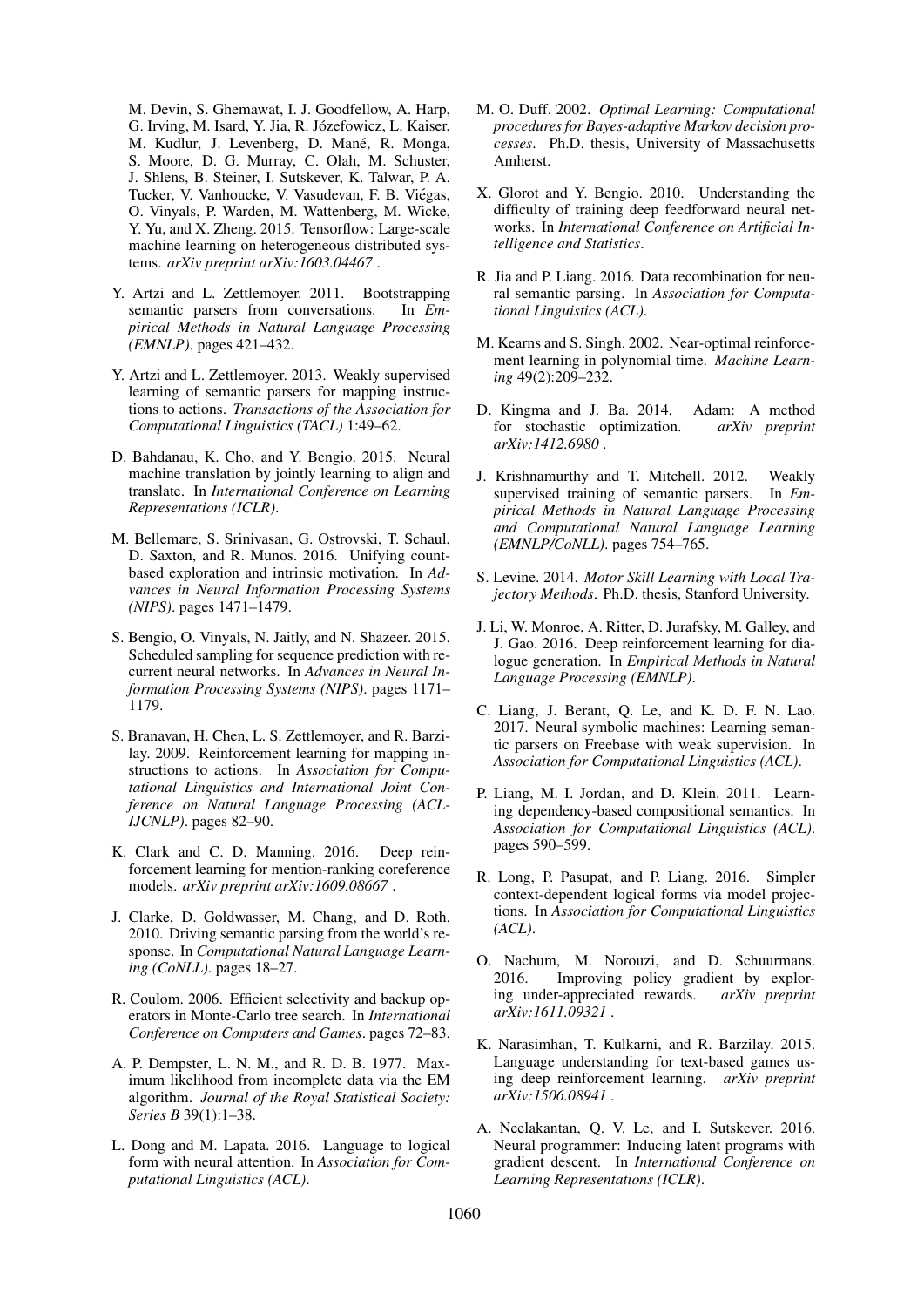- M. Norouzi, S. Bengio, N. Jaitly, M. Schuster, Y. Wu, D. Schuurmans, et al. 2016. Reward augmented maximum likelihood for neural structured prediction. In *Advances In Neural Information Processing Systems*. pages 1723–1731.
- F. J. Och. 2003. Minimum error rate training in statistical machine translation. In *Association for Computational Linguistics (ACL)*. pages 160–167.
- I. Osband, C. Blundell, A. Pritzel, and B. V. Roy. 2016. Deep exploration via bootstrapped DQN. In *Advances In Neural Information Processing Systems*. pages 4026–4034.
- I. Osband, B. V. Roy, and Z. Wen. 2014. Generalization and exploration via randomized value functions. *arXiv preprint arXiv:1402.0635* .
- P. Pasupat and P. Liang. 2015. Compositional semantic parsing on semi-structured tables. In *Association for Computational Linguistics (ACL)*.
- P. Pasupat and P. Liang. 2016. Inferring logical forms from denotations. In *Association for Computational Linguistics (ACL)*.
- J. Pennington, R. Socher, and C. D. Manning. 2014. Glove: Global vectors for word representation. In *Empirical Methods in Natural Language Processing (EMNLP)*.
- M. Ranzato, S. Chopra, M. Auli, and W. Zaremba. 2015. Sequence level training with recurrent neural networks. *arXiv preprint arXiv:1511.06732* .
- S. Reddy, M. Lapata, and M. Steedman. 2014. Largescale semantic parsing without question-answer pairs. *Transactions of the Association for Computational Linguistics (TACL)* 2(10):377–392.
- S. Riedel, M. Bosniak, and T. Rocktäschel. 2016. Programming with a differentiable forth interpreter. *CoRR, abs/1605.06640* .
- S. Ross, G. Gordon, and A. Bagnell. 2011. A reduction of imitation learning and structured prediction to noregret online learning. In *Artificial Intelligence and Statistics (AISTATS)*.
- S. Shen, Y. Cheng, Z. He, W. He, H. Wu, M. Sun, and Y. Liu. 2015. Minimum risk training for neural machine translation. *arXiv preprint arXiv:1512.02433* .
- D. A. Smith and J. Eisner. 2006. Minimum risk annealing for training log-linear models. In *International Conference on Computational Linguistics and Association for Computational Linguistics (COL-ING/ACL)*. pages 787–794.
- R. Sutton, D. McAllester, S. Singh, and Y. Mansour. 1999. Policy gradient methods for reinforcement learning with function approximation. In *Advances in Neural Information Processing Systems (NIPS)*.
- A. Venkatraman, M. Hebert, and J. A. Bagnell. 2015. Improving multi-step prediction of learned time series models. In *Association for the Advancement of Artificial Intelligence (AAAI)*. pages 3024–3030.
- R. J. Williams. 1992. Simple statistical gradientfollowing algorithms for connectionist reinforcement learning. *Machine learning* 8(3):229–256.
- R. J. Williams and J. Peng. 1991. Function optimization using connectionist reinforcement learning algorithms. *Connection Science* 3(3):241–268.
- P. Yin, Z. Lu, H. Li, and B. Kao. 2015. Neural enquirer: Learning to query tables. *arXiv preprint arXiv:1512.00965* .

#### System **ALCHEMY** TANGRAMS SCENE REINFORCE Sample size 32 Baseline 10  $\epsilon = 0.15$ embed TOKENS Sample size 32 Baseline 10<sup>-2</sup>  $\epsilon = 0.15$ embed TOKENS Sample size 32 Baseline 10<sup>-4</sup>  $\epsilon = 0.15$ embed TOKENS BS-MML Beam size 128 embed TOKENS Beam size 128 embed TOKENS Beam size 128 embed TOKENS RANDOMER  $\beta=1$  $\epsilon = 0.05$ embed TOKENS  $\beta = 1$  $\epsilon = 0.15$ embed TOKENS  $\beta = 0$  $\epsilon = 0.15$ embed STACK

# A Hyperparameters in Table 2